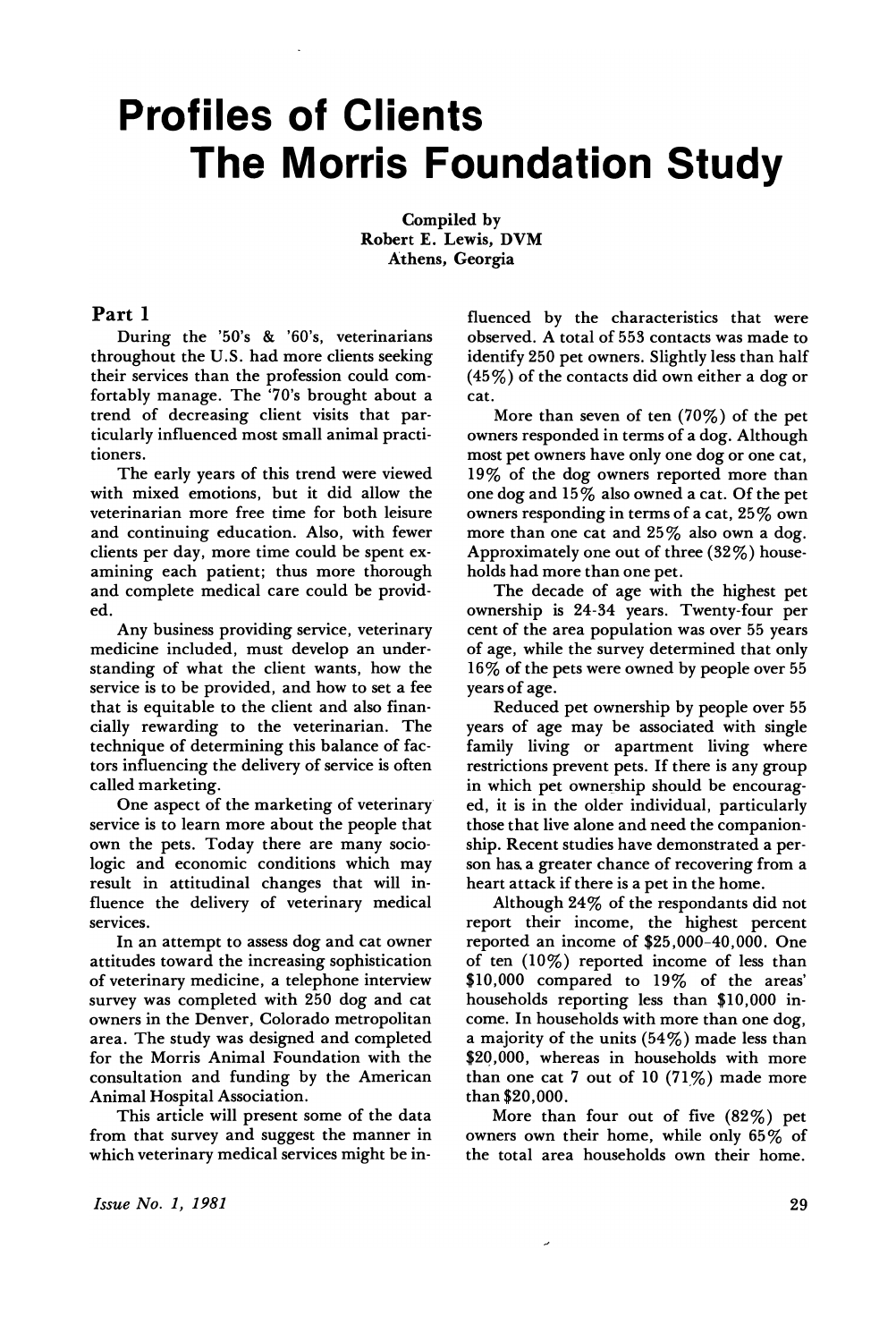Almost 9 of 10 (88%) live in single family structures. Only 7% of the dog owners live in multi-family housing, although 24% of the cat owners lived in multi-family units. Of the dog owners, 13% rent their homes, while over twice as many (29%) of the cat owners rent their home.

It would appear that pet ownership tends to indicate a more affluent society, and that households with incomes less than \$10,000 are under-represented in this data. This would suggest that the majority of pet owners have discretionary income to spend on their pet; thus pet owners should be financially capable of paying for adequate medical care for their pet. The affluency of pet owners is also indicated by the higher percentage of pet owners owning their homes as compared to the general population. A higher number of cat owners rent their homes; thus indicating that the cat may be a more desirable pet in a restrictive environment.

Four of five  $(80\%)$  of the respondants owning pets were married. More than half (52%) of the households had children less than 17 years of age.

Children have a great influence on the spending of discretionary dollars within the household. Veterinary education directed to the children would probably improve the medical care of the family pet. This would be particularly true in health maintenance. Activities which would encourage this understanding by children would be (1) the veterinarian or an animal technician making talks to school classes, particularly the elementary grades; (2) a photographic tour of your hospital displayed in your reception area.

Single member households represented 26% of the cat owners and only 18% of the dog owners. Both "adult household heads" are employed in more than one of the three (37%) pet-owning households. When considering the number of single households (20%), and the number of households where both adults work (37%) individuals may have a difficult time scheduling an appointment for their pet to be seen by the veterinarian. During the period of time when the number of clients per veterinarian was growing, restrictive office hours appealed to the veterinarian. Today, with decreasing client number, perhaps some consideration needs to

be given to scheduling office hours more convenient for the pet owners.

The median age for pet dogs was 5.6 years (28% were 9 years or older) while the median age for cats was 5.1 years (19.5% were 9 years or older). Only  $6\%$  of the pet population was less than 1 year of age whereas over 25% of the pet population was 9 years or older. This \statistic speaks well for improved medical care and should also indicate that the emphasis in continuing education for the veterinarian should include more geriatric medicine. In households with no children, 37.5% of the animals were 9 years or older, while only 19.3% of the animals were 9 years or older in households with children. A higher percentage of pets over nine years of age are owned by people over 55 years of age. No pets under 1 year of age were owned by this age group. This may indicate that quality care is provided by the older individuals and that replacement of pets by people over 55 is rare.

More than two of three pet owners describe their animal as "a member of the family." Dog owners more frequently describe their pet as "members of the family" while there is a significantly greater tendency for cat owners to think of the cat as "a nice pet." The "member of the family" attachment was also more frequently expressed by: (1) owners of pedigree pets, (2) women, (3) person 65 years of age or older, (4) householders with no children, and (5) if the pet is 9 or more years old. Only 2 of 250 people identified their pet as a nuisance. Since the majority of people consider their pet to be "a member of their family," this would indicate an attachment that would encourage the expenditure of discretionary dollars for veterinary care. Quality care may not be sought by the pet owner due more to not understanding what care is necessary rather than a prohibitive cost of the service.

Since the majority of people regard their pet as "a member of the family," the owners need to feel that the veterinary service indicates that level of caring. Being able to call pets by their name and gentle handling of the pet, would all be supportive of that type of attachment to the family. The more things the veterinarian and his assistants can do to enhance this feeling, the more likely the owner will appreciate the veterinary care and will be willing to pay an equitable fee.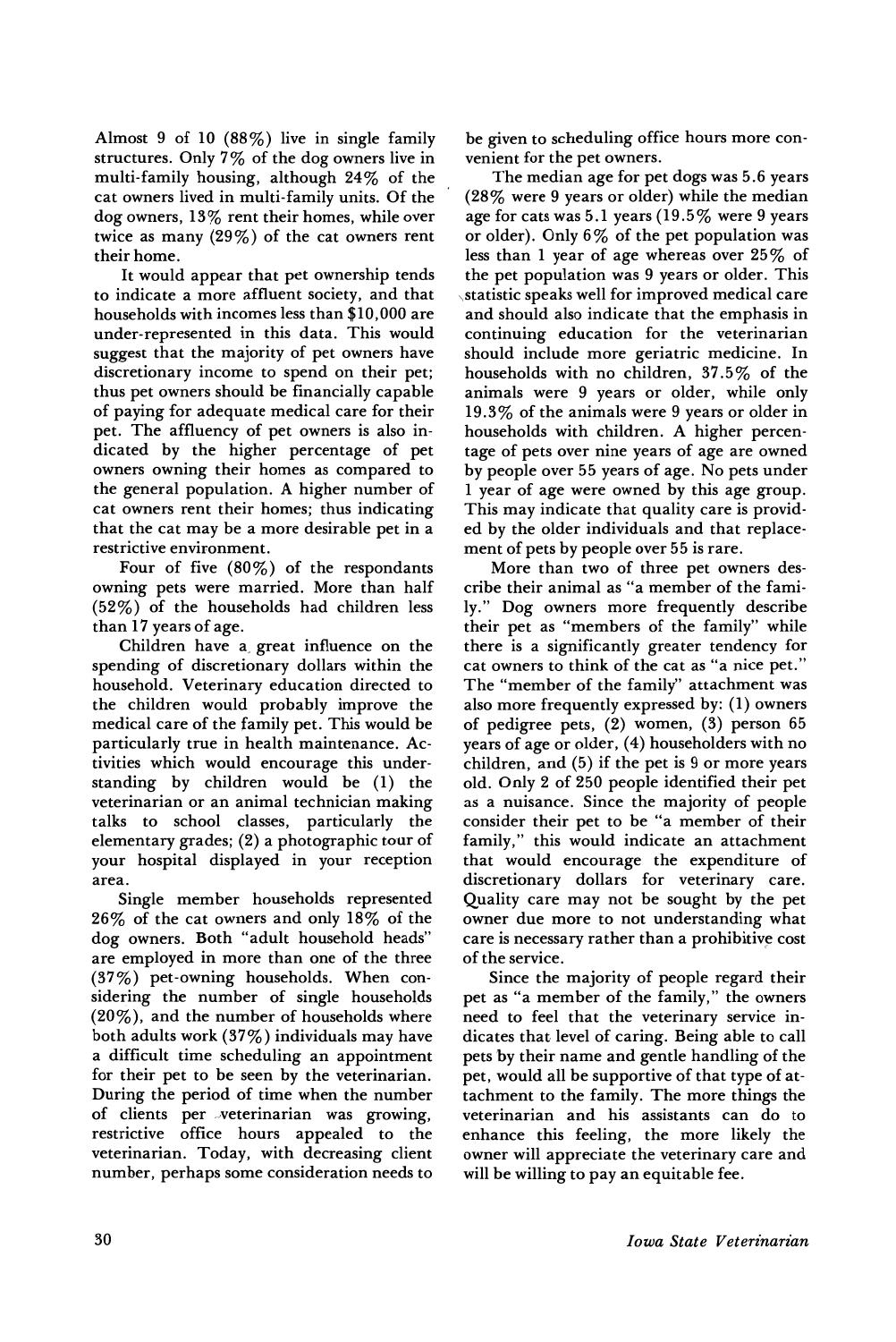# Part 2

This second report of pet owner attitudes toward veterinary care will present data on medical history, assessment of the veterinarian, and pet owner views of veterinary medical costs. These attitudes should be useful to the practitioner in improving the care of the pet and service to the pet owner, making sure the pet owners perceives what was done, and ensuring that the cost is justified to the pet owner.

# *Pet Care Problems*

.When pet owners were asked what was the biggest problem in caring for their pet, about two of five (38%) said "no problem at all." Only 2% of the pet owners identified illness or sickness as the biggest problem.

The biggest care problem identified by pet owners was "having someone take care of him/her when we are away."

The other three problems identified by 10% of the pet owners were:

1. Picking up the yard; still messes in house, etc.

2. Does not want to come in at night; runs away when let out, etc.

3. Expense of grooming, brushing every day, etc.

Behavior problems (barking, scratching furniture, etc.) were identified as the biggest problem by 8% of the pet owners. Shedding "hair all over the place" were mentioned by 6% of the pet owners. Behavior problems were more commonly mentioned when the pet was less than one year of age.

Even though only 2% of the pet owners identified injury or sickness as a problem, 38% of the pets in the survey had been sick or injured at one time, and nearly two of three (65%) pet owners had experience with a sick or injured pet.

# *Sick and Injured Pets*

Of the 250 pet owners, less than 20% had pets that had been sick or injured during the past year. A slightly higher percent of cats had been injured or sick during the past year.

Sickness related to "infection" represented 25% of the causes while accidents accounted for 20%. Bone/muscle injury (lameness) was listed in 12% as were fight injuries.

*Issue No.1, 1981*

The pets nine years of age or older were much less involved in accidents and fights, but had a higher incidence of tumors.

When the pet was sick/injured, 90% of the animals were taken to a veterinarian for medical care. One in twenty (5%) indicated "there was nothing we could  $do$ —the animal died", and 2% "treated the animal myself, but did call the veterinarian for advice.'

#### *Reasonsfor Selecting Veterinarian*

Location was the most common reason (41 %) given for selecting a veterinarian. Recommendations of family and friends were mentioned by 36% of the pet owners. Advertising, such as hospital signs and yellow page displays, accounted for one in ten selections of a veterinarian. Only one percent selected their veterinarian on the basis of skill and knowledge.

Recommendation was the most common answer given when the pet owners were younger (under 35 years old) or who had younger pets. Cat owners relied more on recommendation than location to select their veterinarian.

#### *Satisfaction with Veterinarian*

Nine out of ten people were satisfied with their experiences with the veterinarian. The "almost always satisfactory" answer was more commonly given by dog owners, pedigreed pet owners, and owners of pets that were older. The people least satisfied were lower income pet owners (less thant \$15,000) and pet owners renting their home. Pet owners of animals less than one year of age were not as well satisified as owners of older pets. Of the 13 owners who were less than "completely satisfied", three were depressed by the fact that "the animal died" and two complained that "the animal was still sick after we got back." Only one was dissatisfied because of the cost.

#### *Reasonableness of Veterinary Fees*

On their last visit to a veterinarian,  $35\%$ of the pet owners paid less than \$20 for service and  $51\%$  paid less than \$30. One in ten (10%) paid \$100 or more while 2% were not charged anything.

Nearly half (49%) feel the veterinarian's fee they last paid was "very reasonable", but one in ten (9%) said it "was not reasonable". This judgement was not based on evaluation